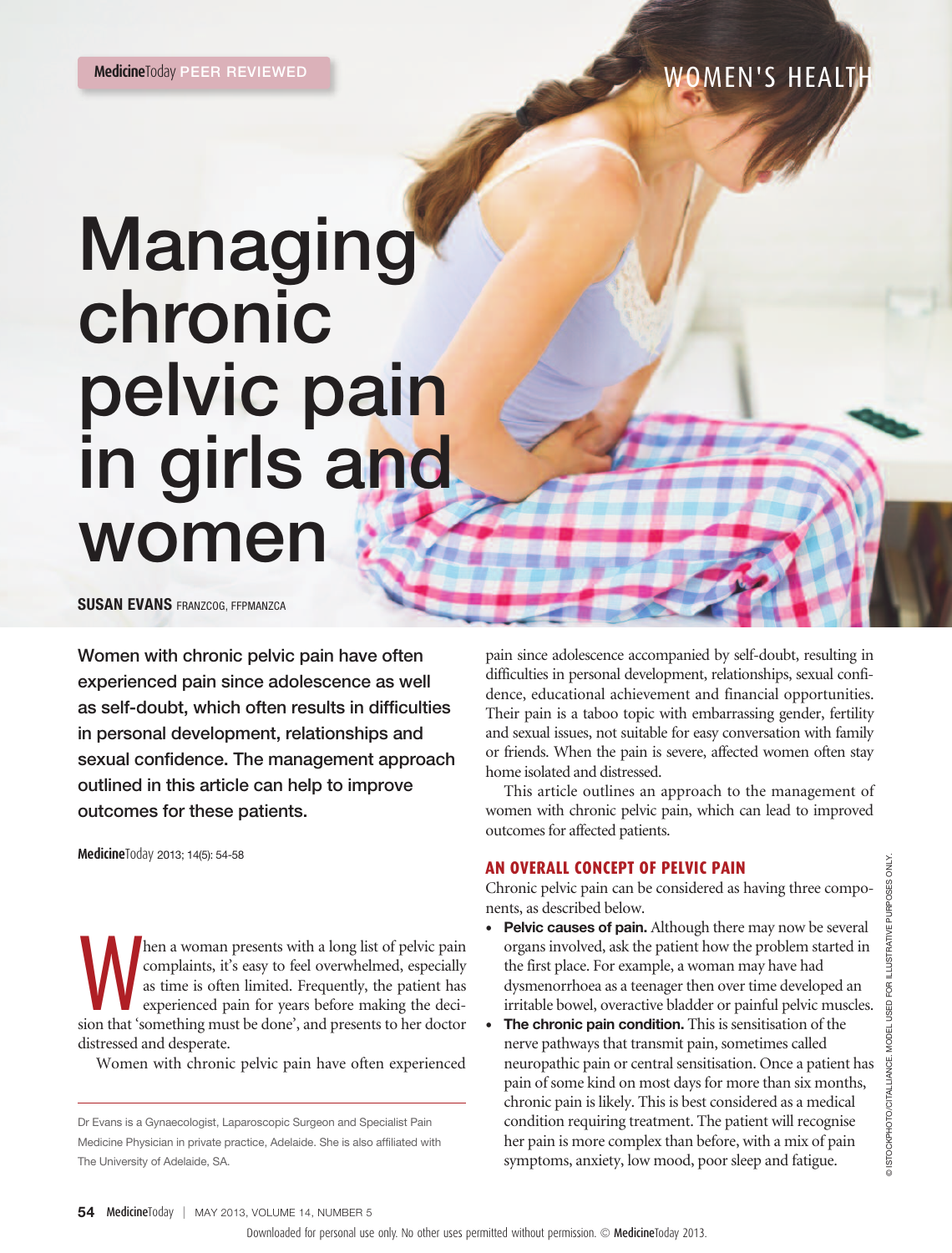• **The brains' adaptation to chronic pain.** The brain constantly adapts to change and repeated episodes of pain change the way the brain works. Hypervigilance and withdrawal from activities are common as the patient becomes concerned with the potential pain implication of every movement or sensation.

# **MANAGEMENT**

Making a list of each pain symptom at a patient's first presentation helps delineate the clinical picture and makes it easy to reflect on positive progress at a later date.

- At the first visit:
- focus on the symptom that bothers the patient most
- address the patient's fears
- initiate treatment for the chronic pain condition
- encourage self-management and learning<br>• make a follow-up appointment to retain the
- make a follow-up appointment to retain the patient's trust. At the follow-up visit:
- reflect on the positive progress made<br>• review treatments for chronic pain
- review treatments for chronic pain
- support lifestyle change, including exercise
- initiate treatment for symptoms that remain, including headache
- plan regular review visits. Symptoms will vary over time and episodic flares of pain respond well to prompt management review.

#### **Managing the pelvic causes of pain**

One of the reasons that women with pelvic pain find it difficult to get comprehensive care is that so many different organs can be affected. The pelvis not only includes the uterus and ovaries, but also the bowel, bladder, pelvic muscles (pelvic floor, obturator internus, piriformis), peripheral nerves (e.g. pudendal, ilioinguinal) and vulvovaginal skin, often with some endometriosis.

A common mix of problems might be a history of endo metriosis (which may no longer be present), uterine dysmenorrhoea, pelvic muscle spasm (pain on one side, pain with movement or exercise, generalised ache or painful intercourse), an overactive bladder (frequency, nocturia, urgency) and an irritable bowel. Headaches, including menstrual headaches and a background lower grade chronic headache with a migraine style, are common. Treatment of the pelvic organ pain component involves minimising pain from each of the organs involved.

#### *Dysmenorrhoea*

If endometriosis or dysmenorrhoea is present, the aim of treatment is to minimise the number of menstrual periods, minimise the amount of bleeding and maintain a progestogenic environment. This improves symptoms and may reduce both recurrent endometriosis and worsening pain. Endometriosis is a 'progesterone resistant' condition and oestrogen stimulates certain pain cytokines, whereas progestogen treatment reduces symptoms and may reduce episodes of recurrent endometriosis.

Suitable options for management with progestogen are outlined below.

- A levonorgestrel intrauterine device. This should be inserted just after a menstrual period. In women whose menstrual periods have been irregular, taking the oral contraceptive pill for one to two cycles prior to insertion prepares the endometrium and may reduce postinsertion bleeding. Offer women the option of insertion as a daysurgery procedure to nulliparous women or those concerned that insertion may be overly painful, and recommend the use of NSAIDs for cramps postinsertion. A levonorgestrel device provides the lowest hormone dose option and provides contraception for five years, but may only provide pain relief for three to four years.
- A progestogen-dominant monophasic oral contraceptive pill used continuously to minimise the number of periods.
- Norethisterone 5 mg/day or dienogest 2 mg/day (the latter is not available in Australia) used continuously.
- An etonogestrel implant. Useful combinations if pain persists or bleeding is troublesome include:
- a levonorgestrel intrauterine device and either norethisterone 5 mg daily or an etonogestrel implant
- a levonorgestrel intrauterine device and a progestogendominant monophasic oral contraceptive pill used continuously. (A pill-free week with continuous use of the pill may still be needed every two to three months to avoid irregular bleeding.)

For severe cases of chronic pelvic pain, a gonadotrophinreleasing hormone analogue, such as a goserelin implant or nafarelin spray, together with continuous combined hormone replacement to achieve amenorrhoea may be required.

Hysterectomy treats dysmenorrhoea well when fertility is no longer required but should not be considered as a cure for chronic pelvic pain. Dysmenorrhoea is often only one part of the chronic pain picture. To doctors dysmenorrhoea indicates either endometriosis or uterine pain; however, to women, dysmenorrhoea is the entire menstrual pain experience, so may also include pelvic muscle spasm, bowel pain, menstrual migraine or premenstrual syndrome.

#### *Bladder symptoms of frequency, nocturia and urgency*

Although bladder symptoms of frequency, nocturia and urgency can be due to a range of conditions, painful bladder syndrome (including interstitial cystitis) is common in women with chronic pelvic pain. Flares resemble urinary tract infections but with a negative urine culture.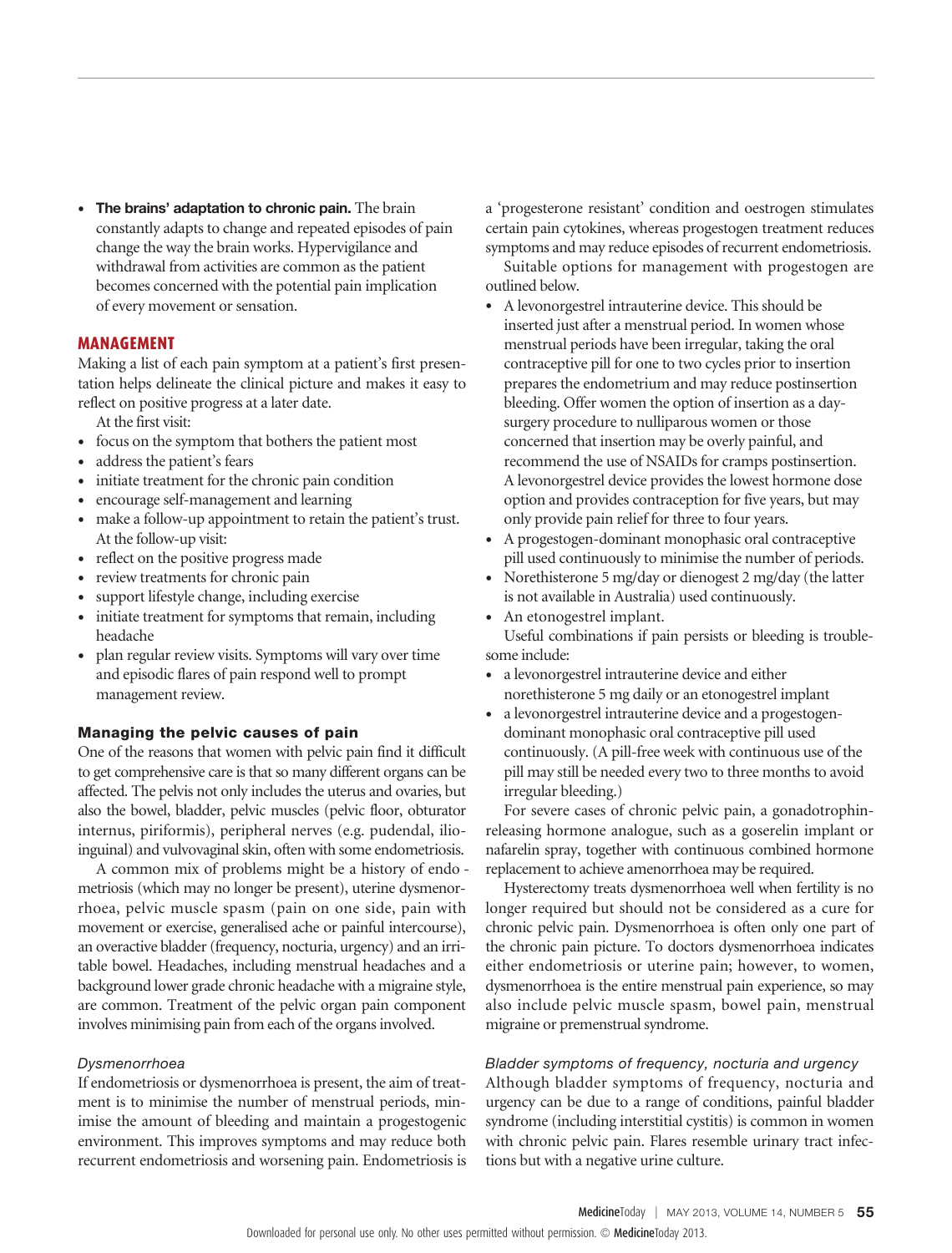Management includes the following.

- Excluding diet triggers (e.g. citrus fruits, fizzy drinks, caffeine, artificial sweeteners).
- Using amitriptyline, oxybutynin or solifenacin. Amitriptyline, if tolerated, has the added advantage of helping with sleep, headaches, the chronic pain condition, some pelvic muscle pains and some irritable bowel symptoms. A small dose of amitriptyline with additional oxybutynin or solifenacin can be taken if higher doses of amitriptyline are not tolerated.
- Drinking enough, but not too much, water (about 1.5 to 2 L).
- Managing 'flares' by drinking 500 mL water mixed with one teaspoon of bicarbonate soda or two urinary tract alkalising powder sachets, then 250 mL water every 20 minutes for a few hours.

Antibiotics should be taken only if infection is proven. Providing the patient with a request form for urine culture to use if symptoms flare provides security that a urine infection will not be missed.

# *Dyspareunia*

Dyspareunia can be particularly distressing for women because it affects their relationship with their partners. Management depends on which conditions are present, as described below.

- **Recurrent thrush.** Regular use of fluconazole (e.g. 200 mg once weekly until settled then monthly just before a period) is effective. A private script is cost effective.
- **Vulvar vestibulodynia.** Touching the opening of the vagina near the Bartholin's glands with a Q-tip elicits pain even if no abnormality can be seen. Use of 2% amitriptyline in a

vaginal cream twice daily is often effective. Exclude thrush by taking frequent swabs.

• **Pelvic muscle spasm**. To assess for tightness and tenderness, use one finger to gently palpate the pelvic floor muscles just inside the vagina. Intercourse, insertion of tampons and smear tests are painful for affected patients, both at the time and afterwards. The patient may experience a sudden stabbing pain up the vagina or bowel, or difficulty initiating a void despite strong urge. An experienced pelvic physio therapist who understands that these muscles require 'downtraining' and not strengthening is essential. Unfortunately, this expertise is uncommon. As a guide, pelvic physiotherapy should not aggravate the patient's

pain. Other treatments include low-dose amitriptyline, listening to a pelvic muscle relaxation CD daily, botulinum toxin injected as a day-surgery procedure, and optimisation of bladder and bowel function.

#### *Pain on one side*

Although women may have chronic pain every day, it is a severe exacerbation of this pain that often prompts urgent emergency department or general practice visits. Unfortunately, when the ultrasound (with pain on insertion and movement of the vaginal probe), blood and pregnancy test results, and sometimes laparoscopy, are normal, the patient is sent away without a diagnosis.

Although ovulation pain (in women not taking the oral con-



traceptive pill), appendicitis and ectopic pregnancy (positive pregnancy test) are all possible, the most common cause of pelvic pain on one side is spasm of the muscle obturator internus, which lies inside the hips on the pelvic side wall, usually in the context of a flare of background neuropathic pain. A typical history for obturator internus spasm includes pain on one side, sometimes bilateral, which has the following features: comes on suddenly; is worse with exercise or movement; may be worse on standing or sitting for a long time; may radiate into the anterior thigh; often wakes the patient at night; is worse during a menstrual period or during intercourse; is associated with an overactive bladder; and is helped by a heat pack but poorly helped by use of narcotics. The pain is often described as 'ovary pain'. Although obturator internus

spasm may improve for some weeks after surgery, possibly due to the medications used or a change in routine, it usually recurs once normal activities resume.

The diagnosis of obturator internus spasm can be confirmed with one finger vaginal examination just inside the vagina directed out laterally to the pelvic sidewall. The muscle will be tight and tender and may be hypertrophied. Palpating along the muscle with the pad of the forefinger reproduces the pain. (Use your right forefinger for the patient's right side and your left forefinger for her left side.) Management is similar to that of pelvic muscle pain with intercourse, but botulinum toxin is especially effective. Avoidance of pilates or other 'core-strength' exercises until pain improves is advisable.

Common additional features of pelvic muscle/girdle dysfunction include a tender lower back, tenderness across the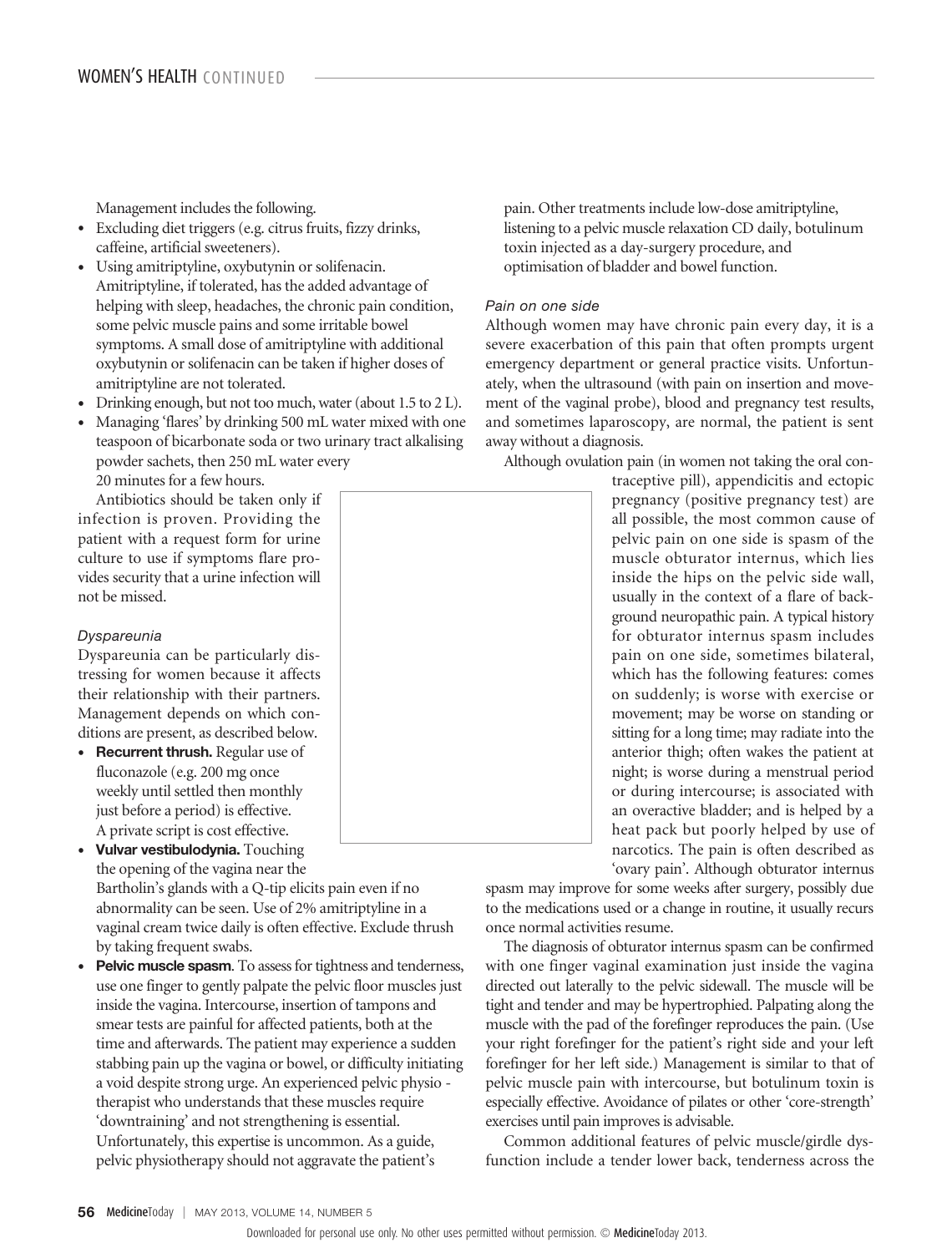iliac crests (gluteus medius tendonitis), tenderness laterally (trochanteric bursitis), or pain down the back of the leg that may mimic sciatica (piriformis syndrome).

# *Irritable bowel – bloating, constipation, cramps and diarrhoea*

Although most women with chronic pelvic pain have irritable bowel symptoms, only a few have endometriosis invading the bowel wall. Inflammatory bowel disease is possible, but the more common situation is food intolerance with sensitisation of the bowel as part of the chronic pain condition. Common food intolerances include:

- fructose-releasing foods (fructans), such as wheat, onions, apples, corn syrup
- lactose
- galactans, such as in beans, brussel sprouts
- polyols, such as artificial sweeteners
- fatty foods.

The patient may already have found a gluten-free diet beneficial. Although few women with pelvic pain have coeliac disease, a gluten-free diet excludes wheat (a common source of fructan) and therefore treats both coeliac disease and fructose malabsorption.1 Bowel sensitisation, especially bloating, often improves with use of low-dose amitriptyline (5 to 10 mg taken in the early evening).

# *Pudendal neuralgia*

Pudendal neuralgia causes pain in the 'saddle' area on sitting, anywhere from the clitoris to the anal area. It may be unilateral or bilateral, is usually a burning or sharp 'electric' feeling and may be associated with increased clitoral arousal.

Management includes:

- avoiding activities that compress the nerve, such as cycling
- using a 'u-shaped' foam cushion (with the front and centre area cut out when sitting)
- using pelvic physiotherapy downtraining techniques to relax and lengthen the pelvic muscles to take pressure off the nerve and ceasing straining of the bowels and bladder
- using botulinum toxin to relax pelvic muscles and pudendal nerve blocks.

MRI of the pelvis and lumbosacral spine should be carried out to exclude tumours, pudendal entrapment and Tarlov cysts.

# **The chronic pain condition – 'central sensitisation'**

Although managing peripheral pains is useful, once pain of some kind is present on most days, it is essential to manage the chronic pain condition. This is as true of chronic back pain and postinjury pain as it is of pelvic pain.

Common symptoms of the chronic pain condition include:

• bloated or burning pains

- normal sensations felt as pain (allodynia); even the partner's hand on the patient's abdomen may be unpleasant
- painful sensations becoming more painful (hyperalgesia)
- pain felt over a larger area when severe (wind-up pain)
- poor sleep, fatigue, anxiety and low mood
- nausea, dizziness or sweating.

Treatment of the chronic pain component involves use of medications and lifestyle changes to manage central and peripheral nerve pathways. Treatment includes the following.

- An explanation that the nerve pathways have physically changed and become sensitised; although a cure is unlikely, substantial improvement can certainly be achieved.
- Neuropathic medications, such as:
	- low-dose amitriptyline (start at 5 mg three hours before bed and increase slowly to 5 to 25 mg daily).
	- pregabalin (start at 25 mg every night and increase slowly as tolerated)
	- duloxetine (start with 30 mg in the morning with food, then 60 mg every morning after two weeks; 15 mg [half the contents of a capsule] should be used initially in those sensitive to medications)
	- other neuropathic medications with assistance from a pain specialist.
- Regular exercise. This should be considered essential for pain management. Exercise can be considered the best nondrug treatment for pain. Even if the patient has become completely inactive, a 10-minute walk daily is not unreasonable and can be increased slowly. Too much exercise suddenly results in more pain the next day. Pilates-style core-strength exercise should be avoided until the pain improves because this can aggravate pelvic muscle pain. Exercises such as walking, dancing or gentle team sports are preferred.
- Avoid getting overtired. Tired nerves are more irritable and poor sleep frequently precedes a bad pain day.
- Activities enjoyed by the patient with strong personal motivating factors. This may include playing with her children, sport or craft. These activities are often continued even with some pain present.
- Acupuncture.

Narcotic analgesics should be avoided if possible because chronic pelvic pain is not short-term pain and dependence is common. Although narcotics can help pain in the short term, we now know that long-term use sensitises nerve pathways even further and may worsen chronic pain. Reducing the dose of narcotics later is difficult and it is common to find that within a short time frame the patient has just as much pain as before but now with an added analgesic dependence. Narcotics are often relatively ineffective in both neuropathic and pelvic muscle spasm pain. The role of the nervous system in chronic pelvic pain is explained further elsewhere.<sup>2</sup>